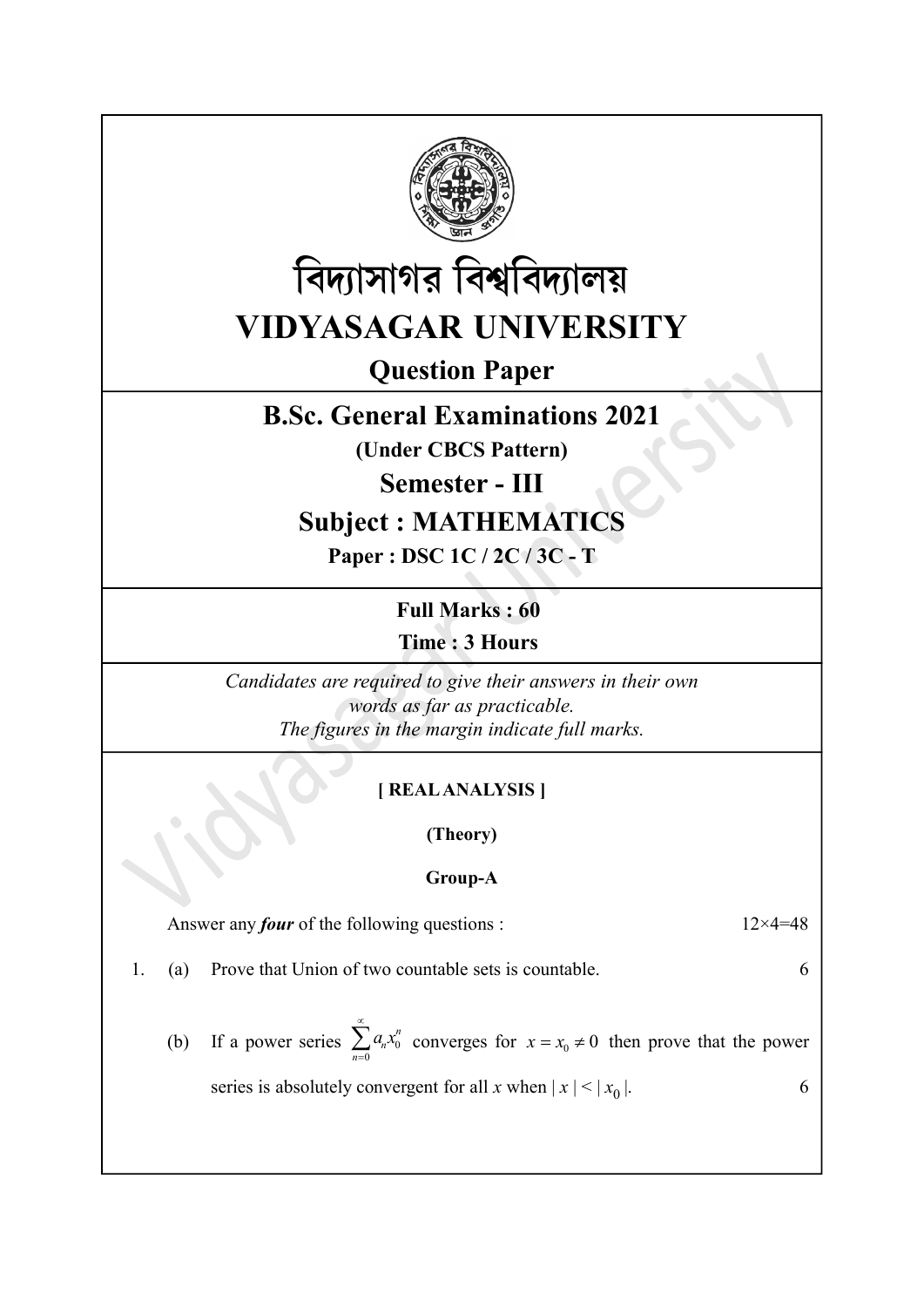2. (a) Let 
$$
S = \{m + \frac{1}{n} : m \in N, n \in N\}
$$
. Find the derivative set of S.  
\n(b) Prove that  $\lim_{n\to\infty} \left(\frac{1}{\sqrt{n^2 + 1}} + \frac{1}{\sqrt{n^2 + 2}} + \dots + \frac{1}{\sqrt{n^2 + n}}\right) = 1$ .  
\n(c) Prove that a Canchy sequence of real number is convergent.  
\n3. (a) Prove that an absolutely convergent series is convergent.  
\n(b) Test the convergent of the series  $1 + \frac{1}{2} \cdot \frac{1}{3} + \frac{1 \cdot 3}{2 \cdot 4} \cdot \frac{1}{5} + \frac{1 \cdot 3 \cdot 5}{2 \cdot 4 \cdot 6} + \frac{1 \cdot 3 \cdot 5}{7} + \dots$   
\n(c) Test the convergence of the series  $\sum_{1}^{\infty} \frac{1}{n}$ .  
\n4. (a) Let  $D \subset R$  and for each  $n \in N, f_n : D \to R$  is continuous on D. If the sequence  $\{f_n\}$  be uniformly convergent on D to a function f, then f is continuous on D.  
\n(b) If  $f_n = x^2 e^{-x}, x \in [0, \infty)$ . Then show that the sequence  $\{f_n\}$  is uniformly convergent on [0, 1].  
\n5. (a) State Abel's theorem. Assume the expansion  $\log(1-x) = -x - \frac{x^2}{2} - \frac{x^2}{3} - \dots$  for  $-1 \le x \le 1$ . Prove that  $\int_0^1 \log(1-x) dx = -1$ .  
\n(b) Find the radius of convergence of the power series  $\sum_{n=0}^{\infty} a_n x^n$ , where  $a_n = \left(\frac{1}{2}\right)^n$ , if  $n$  be odd  
\n $a_n = \left(\frac{1}{2}\right)^n$ , if  $n$  be even.  
\n6. (a) Show that a finite set has no limit point.

$$
a_n = \left(\frac{1}{3}\right)^n, \quad \text{if } n \text{ be odd} \\ \left(\frac{1}{2}\right)^n, \quad \text{if } n \text{ be even.} \tag{6}
$$

6. (a) Show that a finite set has no limit point.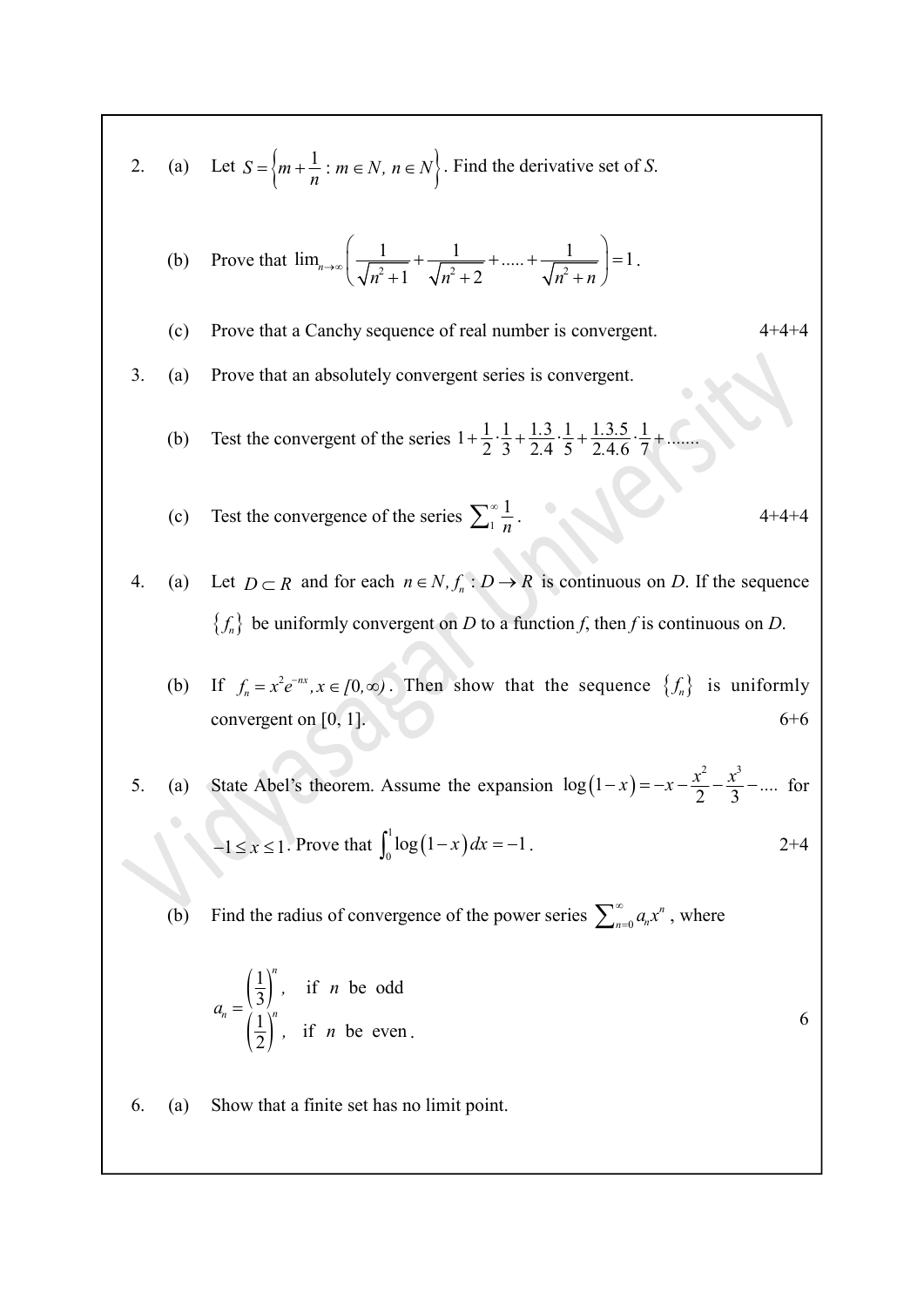- (b) Prove that  $\lim_{n \to \infty} n^{\frac{1}{n}} = 1$ .
- (c) Show that the sequence  $\{f_n\}$  converge to a function f for all real x where Prove that  $\lim_{n} \frac{1}{n^{n}} = 1$ .<br>
Show that the sequence  $\{f_{n}\}\$  converge to a function  $f$  for all real  $x$ <br>  $f_{n}(x) = \frac{1}{n^{3} + n^{4}x^{2}}$ .<br>
Find Sup  $A$  and in  $fA$  where  $A = \{x \in R : 3x^{2} + 8x - 3\}$ .  $=\frac{1}{n^3+n^4x^2}$ .  $x^3 + n^4x^2$ 1  $-4+4+4$
- 7. (a) Find Sup A and in fA where  $A = \{x \in R : 3x^2 + 8x 3\}$ .
	- (b) Show that there does not exist a rational number r such that  $r^2 = 5$ .
	- (c) Prove that the union of two closed sets in R is a closed set.  $4+4+4$
- 8. (a) Show that the sequence of functions  $\left\{\tan^{-1}nx\right\}_n$ ,  $x \ge 0$  is uniformly convergent in any interval [a, b] but is only pointwise convergent in [0, b].
	- (b) State and prove Cauchy's General Principle of convergence. 6+6

#### Group-B

Answer any six of the following questions :  $2 \times 6 = 12$ 

- 1. Prove that for all  $n \ge 2$ ,  $(n+1)! > 2^n$ .
- 2. Find the value/values of x for which the power series  $\sum_{n=0} n! x^n$  $\sum_{n=1}^{\infty} n! x^n$  $\sum_{n=0} n! x^n$  converges. in any interval [a, b] but is only pointwise convergent in [0, b].<br>
(b) State and prove Cauchy's General Principle of convergence.<br>
6+6<br> **Group-B**<br>
Answer any *six* of the following questions :<br>
2×6–12<br>
1. Prove that for
- 
- 4. If  $x_n = 2 + (-1)^n 2^{-n}$ , then show by definition that the sequence  $\{x_n\}$  is convergent.
- **Show that for all**  $u \ge 2$ **.**<br> **Show that for all**  $u \ge 2$ **.** ( $n+1$ )!  $> 2^n$ .<br> **Show that for all**  $u \ge 2$ **.** ( $n+1$ )!  $> 2^n$ .<br> **Show that the value/values of x for which the power series**  $\sum_{n=0}^{\infty} n! x^n$  **converges.<br>
<b>Show**  $=\frac{1}{x}$ ,  $x \in [1, \infty)$  is uniformly continuous on  $[1, \infty)$ .